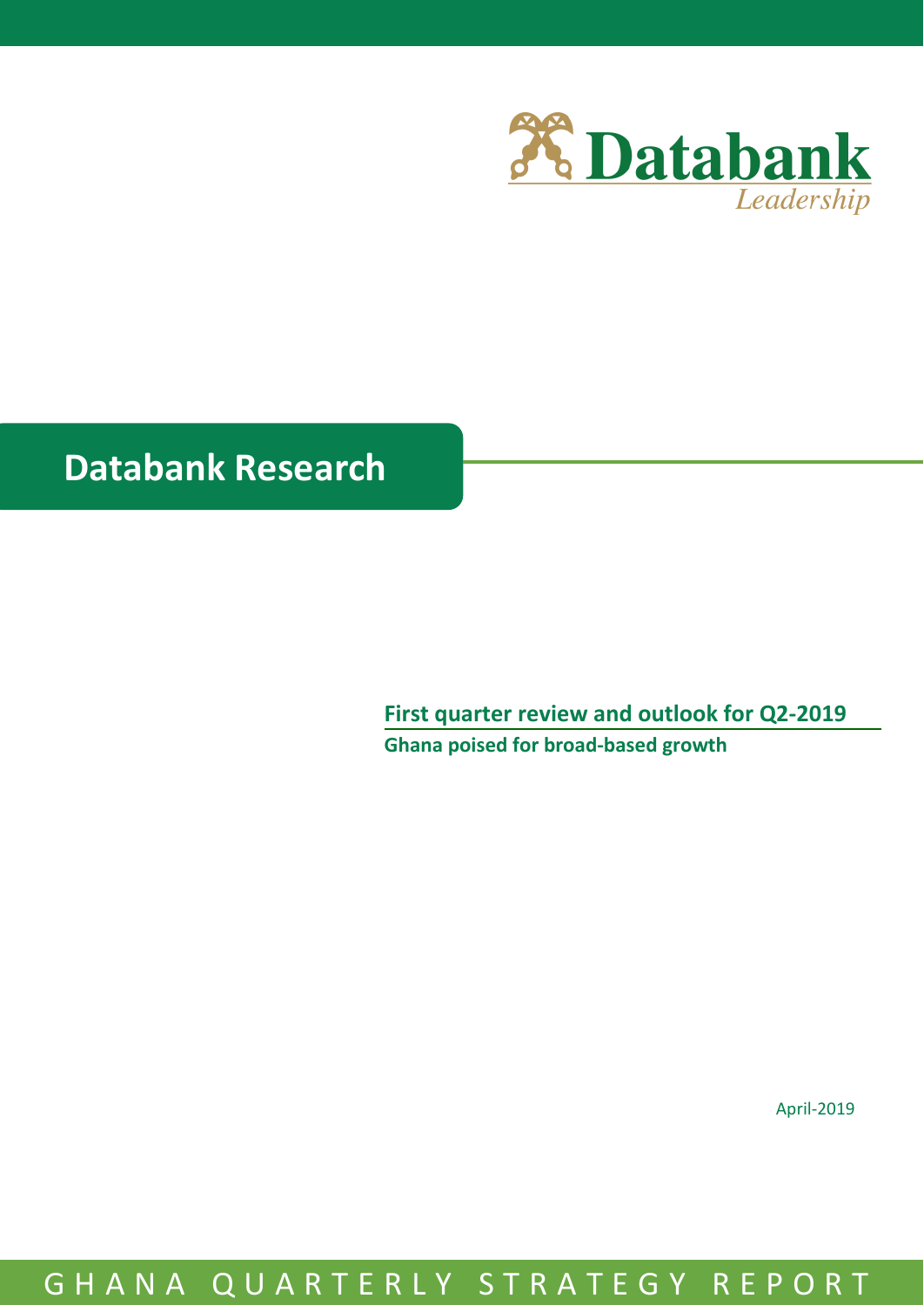

# **Contents**

| Q1-2019 ECONOMIC AND FIXED INCOME REVIEW  2 |  |
|---------------------------------------------|--|
|                                             |  |
|                                             |  |
|                                             |  |
|                                             |  |
|                                             |  |
|                                             |  |
|                                             |  |
|                                             |  |
|                                             |  |
|                                             |  |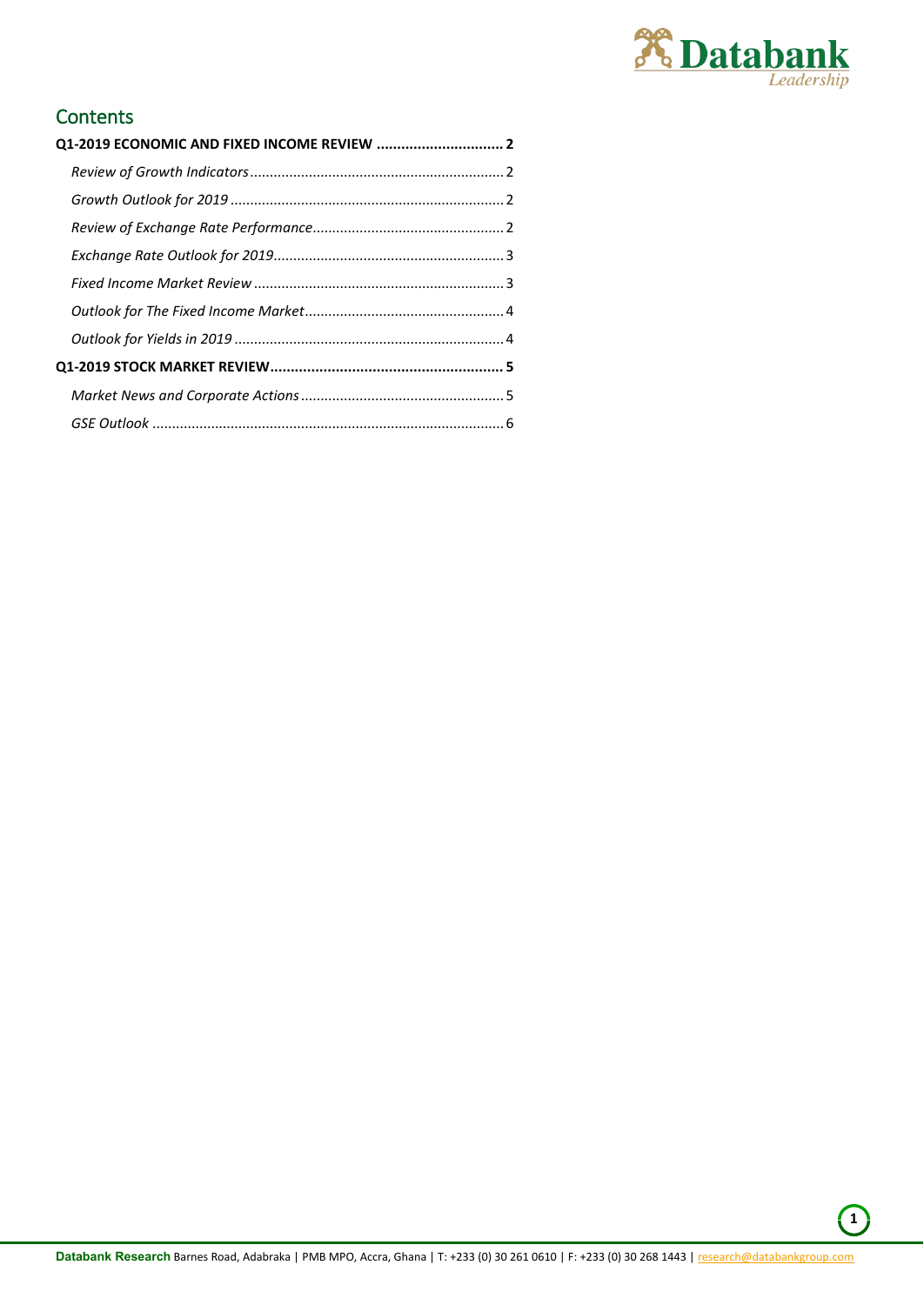# Ghana | Quarterly Report

April-2019

# <span id="page-2-0"></span>Q1-2019 ECONOMIC AND FIXED INCOME REVIEW

*Growth prospects remain bullish on the back of steady recovery in bank lending, but currency pressures experienced in Q1-2019 pose upside risk to the inflation outlook*

## <span id="page-2-1"></span>Review of Growth Indicators

The pace of economic activity remains modest despite a slight softening in the first quarter of 2019. The Bank of Ghana's Composite Index of Economic Activity registered a real growth of 3.2% in Jan-2019 (vs. 3.6% a year earlier). Key indicators of economic activity in first quarter 2019 include: growth in domestic VAT collection, industrial consumption of electricity, higher port activity and imports.

Commercial banks resumed expansion of private sector credit portfolio on the back of higher capital base and lower non-performing loans ratio. The Bank of Ghana eased the monetary stance in Jan-2019, a decision we view as the authorities' pro-growth stance in 2019.

# <span id="page-2-2"></span>Growth Outlook for 2019

*We maintain a bullish outlook for Ghana's real GDP growth, both in the short-to-medium term with 2019 growth projected at 7.3% ±50bps* (IMF: 8.8%, World Bank: 7.6%, GOG: 7.6%)

#### **The 2019 growth poles include the following:**

- Government issued a \$3 billion Eurobond in Mar-2019 with \$2 billion earmarked to support planned public expenditure for 2019. The government plans to front-load infrastructure spending in 2019 ahead of the 2020 elections (through the Sinohydro infrastructure deal and CAPEX execution in the 2019 budget). This should support growth in construction, transport & haulage, manufacturing and agriculture sectors with a multiplier effect on other allied sectors of the economy.
- Renewed risk-appetite by commercial banks also bodes well for the 2019 growth prospects while the re-opening of the Obuasi mine in Jan-2019 should add further momentum to growth.

Although the recent power supply challenges and the lagged impact of currency pressures could pose a downside risk, the government's ongoing reforms at the country's ports brighten the prospects for growth on the back of efficiency gains.

# <span id="page-2-3"></span>Review of Exchange Rate Performance

The Ghana Cedi endured intense depreciation pressure in the first quarter of 2019 which dragged the local currency to a loss of 8.02% and 13.73% on the interbank and forex bureau markets respectively by mid-March. The depreciation pressures were stoked by seasonal FX



#### **Exhibit 1: Development in real sector indicators**







*Source: Databank Research, Bank of Ghana*

#### **Exhibit 3: Exchange & Inflation rate dynamics**



*Source: Databank Research, Bank of Ghana, GSS*

**2**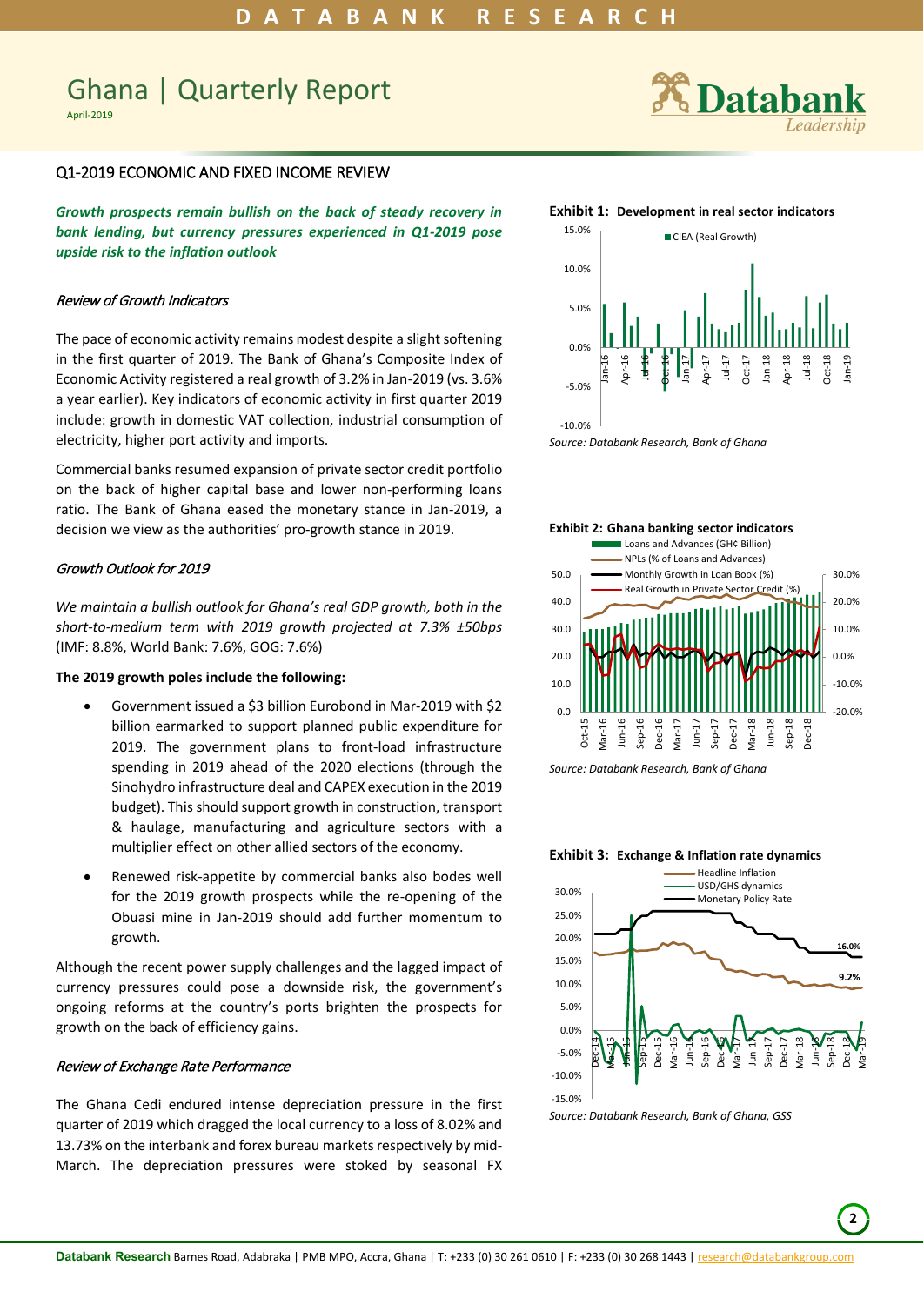

demand, power sector companies who sought to repatriate accumulated capacity charges. Coupon and principal redemption by non-resident portfolio investors who reacted negatively to the cut in the policy rate ahead of completing the IMF program also exerted a strain on the Cedi.

The Bank of Ghana was unable to aggressively support the supply side due to reserves constraints (3.2 months of import cover in Feb-2019 vs. 3.5 months minimum target for 2019). The heightened uncertainty triggered speculative pressures which pushed the Ghana Cedi to record lows before the \$3 billion Eurobond inflow prompted a sharp correction which partly trimmed the Cedi's losses. In line with Ghana's economic fundamentals, the Bank of Ghana's index of real effective exchange rate suggests a cedi depreciation of between 3% – 5% rather than the sharper-than-expected depreciation observed in Q1-2019.

# <span id="page-3-0"></span>Exchange Rate Outlook for 2019

We believe the Eurobond-induced correction in the exchange rate has significantly reduced the speculative pressures, allowing the Cedi's value to be broadly determined by the economic fundamentals.

The main sources of depreciation risks in Q2-2019 will include upcoming coupon payments on government outstanding bonds (Eurobonds and GHS-denominated debts held by non-resident investors) as well as potential dividend repatriations. We however remain confident that the \$9.9 billion (equivalent to 5.0 months of import cover) provides enough buffer for the supply side of the market.

The flow of Ghana's export revenue exhibits seasonality with a higher inflow during the second half of the year compared to the first half inflows. In addition to the strong reserves, we believe the expected improvement in export flows in 2H-2019 will combine with COCOBOD's syndicated loan in Q3-2019 to sustain the Cedi's stability for the rest of the year. While we remain mindful of the overall depreciation bias on account of the persistent current account deficit, we believe the narrowing current account deficit would ensure a range-bound depreciation.

### <span id="page-3-1"></span>Fixed Income Market Review

The sharp depreciation of the Ghana Cedi in Q1-2019 imposed a further dent on investor confidence following the risk-off across Emerging Markets and Developing Economies (EMDEs) in 2018.

The Treasury yield curve for GHS-denominated securities consequently tilted upward at the mid segment to back-end as investors priced-in the heightened exchange rate risks (see Exhibit 5). However, the sharp correction in the exchange rate helped a reversal of the curve to end Q1-2019 below the year-start level, indicating a moderation in yields at the mid to back-end of the curve.

The low participation of non-resident investors in government issuances since 2018 has significantly weakened the domestic market's capacity to absorb all Treasury bond offers. The demand for punitive yields by resident investors amidst the bond market selloff resulted in increased issuances at the front to mid-segment of the curve.

**Exhibit 4: Ghana real effective exchange rate** 







*Source: Databank Research, Bank of Ghana, CSD*

**Exhibit 6: Treasury debt issuance calendar 2nd Quarter**

| Q2-2019 Treasury Debt Issuance Calendar (GH¢ Million) |                   |          |           |              |  |
|-------------------------------------------------------|-------------------|----------|-----------|--------------|--|
| Tenor                                                 | <b>April-2019</b> | May-2019 | June-2019 | <b>TOTAL</b> |  |
| 91-Day Bill                                           | 1,400             | 1,400    | 1,500     | 4,300        |  |
| 182-Day Bill                                          | 900               | 950      | 1,050     | 2,900        |  |
| 364-Day Bill                                          | 250               | 250      | 250       | 750          |  |
| 2-Year Note                                           | 600               |          |           | 600          |  |
| 3-Year Bond                                           |                   | 800      |           | 800          |  |
| 5-Year Bond                                           | 1,000             |          |           | 1,000        |  |
| 6-Year Bond                                           |                   | 500      |           | 500          |  |
| 7-Year Bond                                           |                   |          |           |              |  |
| 10-Year Bond                                          |                   |          | 800       | 800          |  |
| 15-Year Bond                                          |                   |          | 450       | 450          |  |
| TOTAL                                                 | 4,150             | 3,900    | 4,050     | 12,100       |  |

*Source: Databank Research, Central Securities Depository*

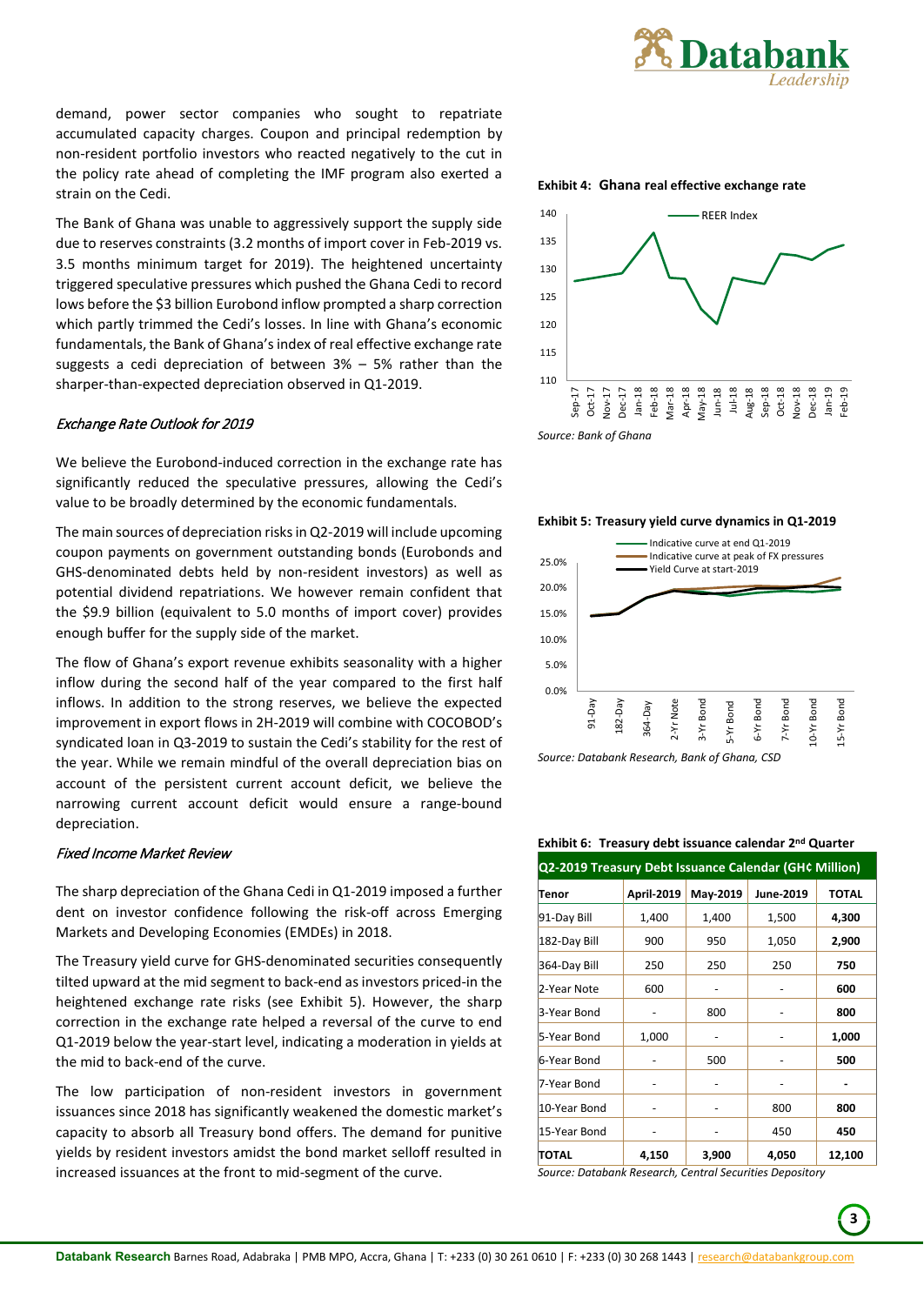

# <span id="page-4-0"></span>Outlook for The Fixed Income Market

The government has [published](http://mofep.gov.gh/sites/default/files/news/Issuance-Calendar-2019-Q2.pdf) the Q2-2019 Treasury debt issuance calendar, indicating plans to resume longer tenor issuances with 10 year and 15-year tenors planned for June-2019. The borrowing target of GH¢12.10 billion for Q2-2019 includes 95.3% as rollover of existing debt (vs. 90.2% in Q1-2019) and 4.7% new debt in Q2-2019.

We view the slight moderation in yields as an indication of improving prospect for the government to attract long term investors on the back of the stable outlook for exchange rate. We believe the \$1 billion (earmarked from the Eurobond) for liability management will support government's capacity to manage yield expectations of investors at issuances.

# <span id="page-4-1"></span>Outlook for Yields in 2019

We expect a marginal upside risk to the inflation outlook as headline inflation edged higher for two consecutive months in Q1-2019 largely driven by the sharper-than-expected currency pressures experienced in Q1-2019. We however expect this upside risk to be offset by the reduction in benchmark values for import duty computations (Vehicle: -30%, other imports: -50%). The anticipated reduction of electricity tariffs in July-2019, will also exert a downward pressure on headline inflation in the near-term.

While we expect short-term yields to remain broadly stable at current levels, pending a moderation in the upside risks to inflation, we perceive improving prospects of a sustained decline in yields in the near-term. In our view, the prevailing inflation-adjusted yields of 4% – 5% for T-bills are on the higher side when compared with historical averages recorded during periods of single digit inflation (see Exhibit 7). *Against this backdrop of higher-than-average real interest rates on T-bills, we anticipate a cumulative decline of between 100bps to 150bps for short-term yields by FY-2019.*

**Exhibit 7: Historical inflation premium for 91-day** 



**4**

*Source: Databank Research, Bank of Ghana, GSS*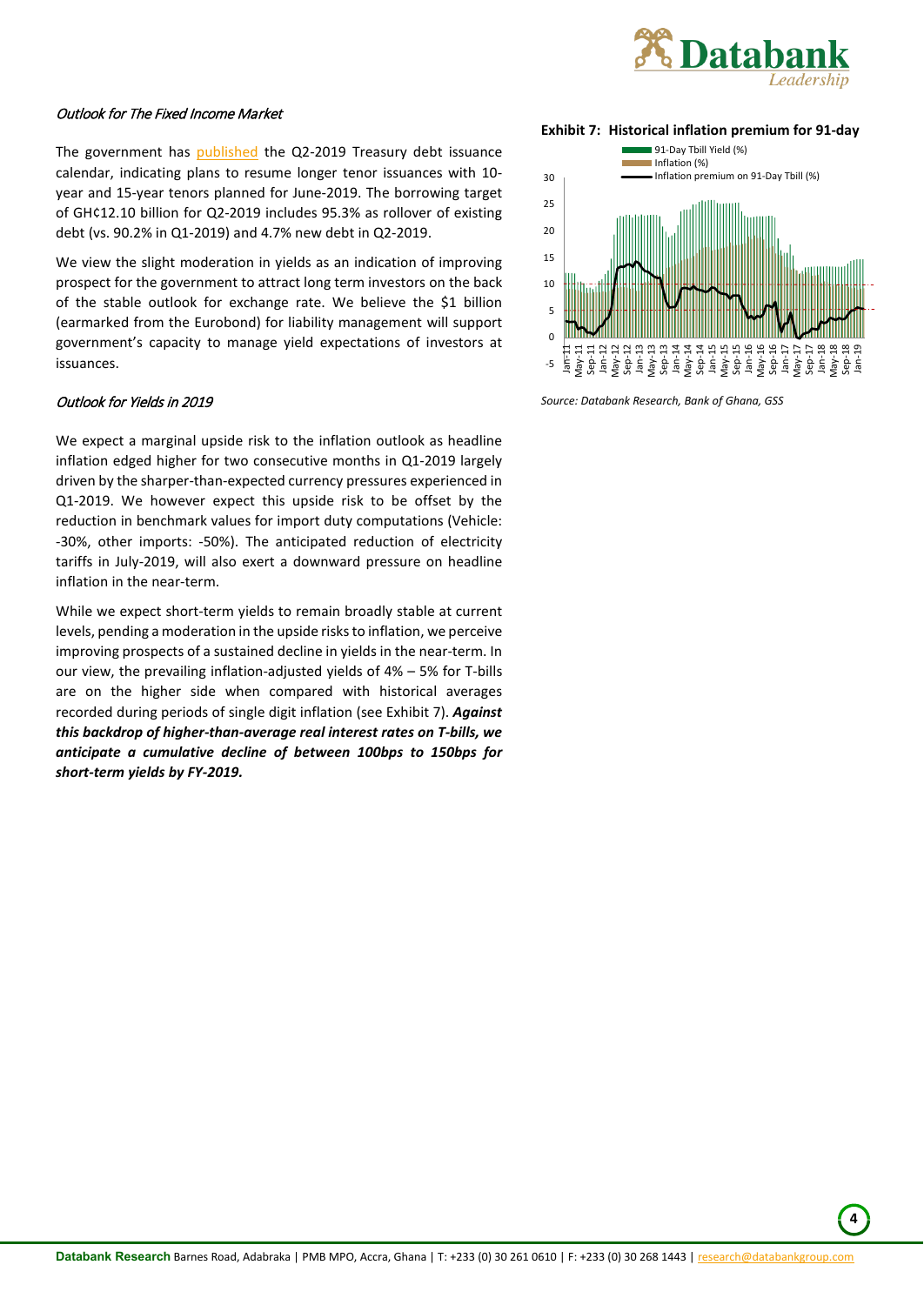

# <span id="page-5-0"></span>Q1-2019 STOCK MARKET REVIEW

### *Bearish Sentiments steer affairs in Q1-2019*

Trading on the Ghana Stock Exchange (GSE) remained listless as the market maintained its bearish run in Q1-2019 occasioned by weak investor sentiments that resulted from heightened currency pressures, uncertainties about Ghana's exit from the IMF ECF program and foreign investor sell-offs in the market. The benchmark Ghana Stock Exchange Composite Index (GSE-CI) closed the quarter losing 4.58% (Q1-2018: +30.51%) and down 27.10%  $y/y$  to 2,454.51 points. The market traded a total of  $\approx$ 19.40 million shares during the quarter – a 46.12% slump compared with Q1-2018. Market turnover stood at GH39.48 million (- 61.16% y/y), headlined by trades in Fan Milk (30.85%), MTN Ghana (12.25%) and Guinness Ghana Breweries (10.50%) which together accounted for more than half of market turnover for the quarter.

The market witnessed 9 gainers and 13 decliners out of a total of 32 counters that traded during the quarter. The top performers included TOTAL (Oil Marketing; +49.71%) and SOGEGH (Banking; +20.00%) following good earnings numbers reported for FY-2018. Ayrton Drug Manufacturing (AYRTN, Pharmaceutical) closed the quarter with a 14.29% gain amidst the ongoing merger transaction involving Starwin Products (Pharmaceutical; SPL) and Dannex Limited. Bringing up the rear, SIC (Insurance, -21.05%), and BOPP -18.47% emerged among the worst laggards following disappointing results reported for FY-2018 while GOIL (Oil Marketing, -19.55%) continued to decline despite its strong growth prospects.

#### <span id="page-5-1"></span>Market News and Corporate Actions

The GSE took off **Aluworks Ltd (ALW)** from its Watch List, effective January 14, 2019, after ALW provided the GSE with detailed plans on the recovery strategy of the company. In Dec-2017, the GSE placed the company on their "watch list" on concerns of a deteriorating financial situation.

In a similar a fashion, the GSE removed **Cocoa Processing Company Ltd (CPC)** off the Exchange's Watch List after the company (CPC) held an Annual General Meeting (AGM) for the first time since 2015 and presented all financial accounts that were in arrears (FY-2015 to 9M-2018). CPC also issued a press release in the first week of the year to update the investor community on their operations. A suspension in the trading of shares of the company was also lifted with effect from January 14, 2019.

**Pioneer Kitchenware Ltd (PKL)** was compulsorily de-listed from the main market of the GSE at the end of trading on January 14, 2019. The GSE, going by its listing Rules, took the decision after the company failed to complete its restructuring and resume production.

The **Agricultural Development Bank (ADB)** announced a Renounceable Rights Offer of 48,949,580 ordinary shares of no-par value at GH¢4.76 to raise GH¢233 million in a bid to shore up its new minimum capital requirement of GH¢400 million. The offer was made in a ratio of 1:4.7176 shares. During the offer, 18 applications were received from qualifying shareholders, subscribing for a total of 30,798,261 shares out of the total amount on offer. The Renounceable Rights Offer raised

# **Exhibit 8: Quarterly stock market statistics**

| <b>GSE MARKET STATISTICS SUMMARY</b> |               |                |  |  |
|--------------------------------------|---------------|----------------|--|--|
|                                      | Q1-2019       | Q1-2018        |  |  |
| DSI-20 Index                         | 111.25        | 169.93         |  |  |
| GSE-CI Level                         | 2,454.51      | 3,366.85       |  |  |
| YTD Return DSI-20 (GH¢)              | $-5.45%$      | 31.10%         |  |  |
| YTD Return DSI-20 (US\$)             | $-10.35%$     | 31.44%         |  |  |
| YTD Return GSE-CI (GH¢)              | $-4.58%$      | 30.51%         |  |  |
| YTD Return GSE-CI (US\$)             | $-9.52%$      | 30.85%         |  |  |
| Market Cap (GH¢ m)                   | 59,750.01     | 64,375.88      |  |  |
| Aggregate Volume Traded              | 19,396,650    | 36,000,373     |  |  |
| Aggregate Value Traded (GH¢)         | 39,482,353.88 | 101,642,175.23 |  |  |

*Source: Databank Research, Ghana Stock Exchange*

#### **Exhibit 9: Performance of listed stocks in Q1-2019**

| <b>GSE TOP PERFORMERS</b>           |                       | <b>GSE WORST DECLINERS</b>   |                       |
|-------------------------------------|-----------------------|------------------------------|-----------------------|
| Counter                             | Q1-2019<br>Change (%) | Counter                      | Q1-2019<br>Change (%) |
| <b>Total Petroleum</b>              | +49.71%               | SIC Insurance Co.            | $-21.05%$             |
| Société Générale Gh.                | $+20.00%$             | Ghana Oil Co. Ltd            | $-19.55%$             |
| <b>Ayrton Drug</b><br>Manufacturing | $+14.29%$             | Benso Oil Palm<br>Plantation | $-18.47%$             |
| Access Bank Gh.                     | $+12.68%$             | <b>GCB Bank Ltd</b>          | $-13.04%$             |
| Aluworks Ltd                        | $+12.50%$             | MTN Ghana Ltd.               | $-11.39%$             |

*Source: Databank Research, Ghana Stock Exchange*

#### **Exhibit 10: Ghana Stock market trend in Q1-2019**

#### **GSE Market Indices Performance YTD (%)**



*Source: Databank Research, Ghana Stock Exchange*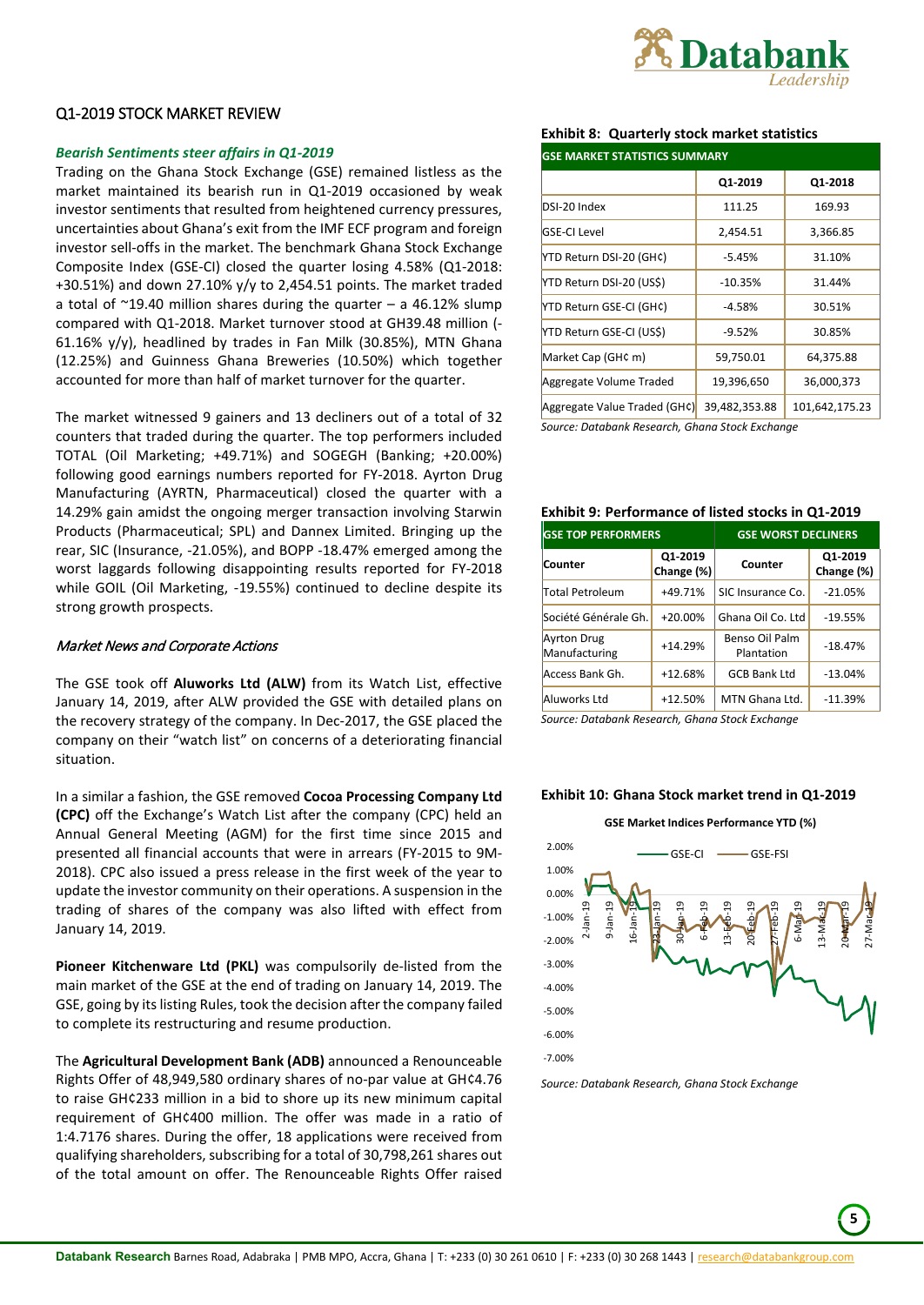

**6**

~GH¢146.60 million representing a subscription rate of 62.92% and exceeding the minimum offer amount of GH¢125 million.

## <span id="page-6-0"></span>GSE Outlook

#### *Market Expected to Recover to Positive Territory*

Despite the poor performance of the stock market in Q1-2019, our outlook appears favorable as we expect the stock market indices to recover from the negative territory in Q2-2019. We maintain our forecast for GSE-CI at 18%±500bps for FY-2019. Key drivers for the stock market recovery are: (1) Stronger earnings expectation – We expect stronger earnings expectation for Q1-2019 in the banking, OMC, FMCG and telecommunication sectors to stimulate demand for stocks. (2) Increased foreign investor participation - we expect the recovery and stable outlook of the Ghanaian currency supported by improving economic conditions to boost investor confidence in the stock market and create more demand for stocks.

From a valuation perspective, the banking, OMC, FMCG and telecommunication sectors are highly attractive with some key listed companies in the sectors trading at attractive metrics. Further details of the various sectors are given below.

#### *Increased Capitalization Tipped to Drive Earnings Growth*

Our outlook for the banking sector is positive as we expect the banking stocks to see further growth in earnings. Increased capitalization leading to aggressive but cautious expansion of loan book will contribute to earnings growth. We believe the stronger supervision through the new directives and regulations by the Bank of Ghana will boost investor sentiments toward the banking sector and enhance the recovery of banking stocks.

From valuation perspective, the banking sector is attractively priced, currently trading at a P/BV multiple of 1.52x as compared to 2.29x for Q1-2018. Cal Bank and GCB Bank are our preferred stocks in the banking sector. We expect Cal Bank to see further growth in earnings to be driven by the agency banking module. We tip the agency banking to propel deposit mobilization, lower cost of funds and increase nonfunded income. Given GCB Bank's aggressive expansion of loan book and expansion of corresponding banking relationship into other West African countries (Sierra Leone and Liberia) in October 2018 is projected to drive earnings.

#### *A Strong Economy to Spur Growth in FMCG and OMC*

We remain upbeat on the prospects of FMCG and OMCs stocks going forward. Ghana's improved macro-economic environment with real GDP growth for 2019 projected at 7.3% by Databank and 8.8% by the IMF buoyed by a relatively stable cedi, stable power supply and lower inflation should ease cost pressures and set the stage for healthy growth in the consumer sector. We expect the recent reduction in benchmark import values (50% for general goods and 30% for cars) to reduce import taxes on raw material and benefit profitability of the FMCG sector.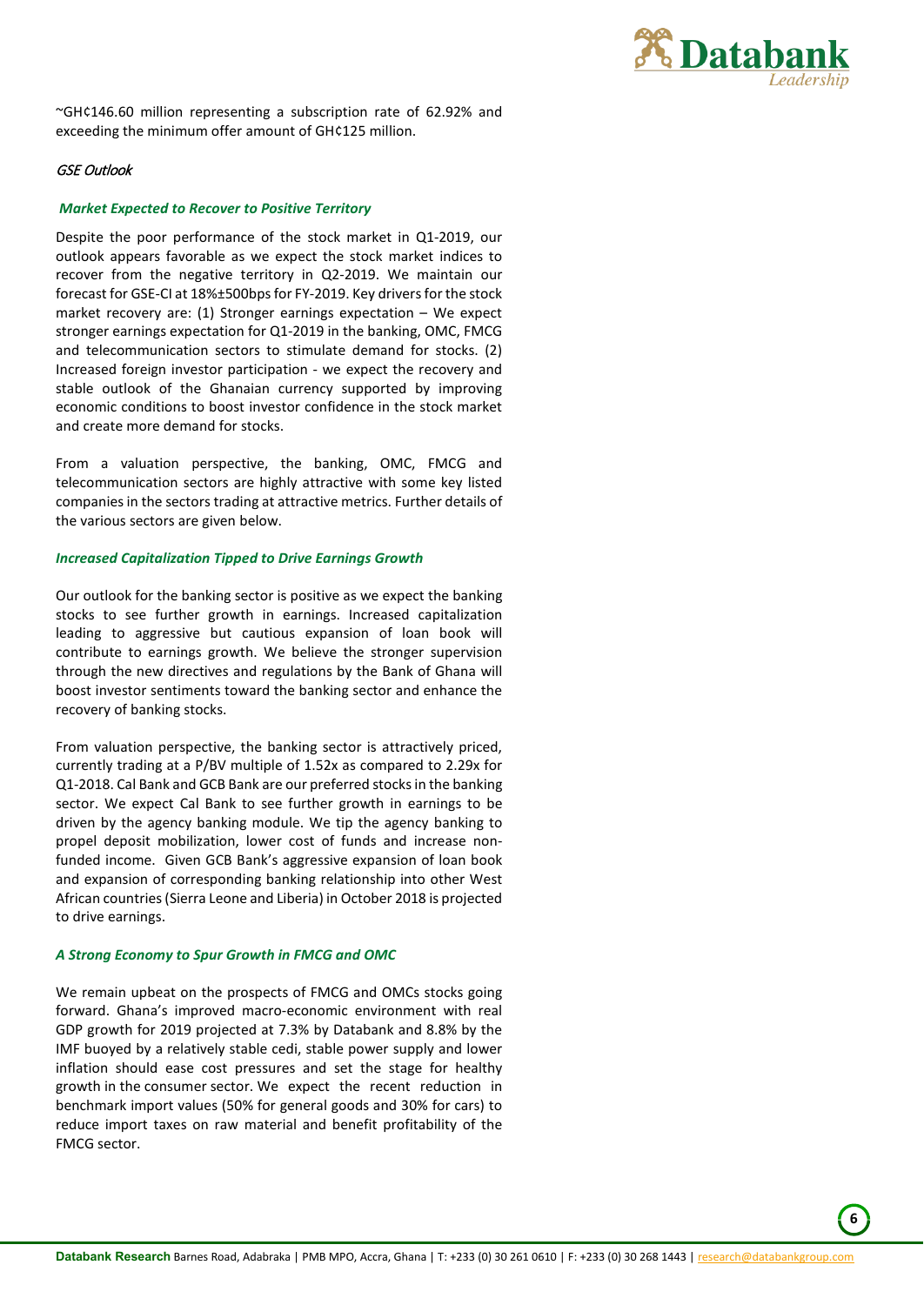

Fan Milk is expected to see a rebound of earnings growth this year as its newly introduced premium products continues to gain traction in the market. The company has introduced premium products at relatively higher prices with diverse flavors (chocolate, citrus, strawberry, vanilla, mango passion and banana) in a bid to capture a bigger share of consumers' wallets, both the lower and upper ends of the market. We foresee a continued recovery of Guinness Ghana Breweries as the company's earnings turned the corner for its half year period ended Dec-2018 after four consecutive years of decline in earnings.

We expect the oil marketing companies to benefit from increased activity in Ghana's upstream oil and gas sector on account of increased supply of marine gas oil to vessels and oil rigs. The dominant indigenous OMC, Ghana Oil Company (GOIL), is expected to continue its strong earnings growth supported by its expansion into bitumen and lubricant blending business. In November 2018, GOIL formed a strategic partnership with a global oil giant, ExxonMobil, where GOIL owns 5% interest in the Deep Water Cape Thee Points (DWCTP) oil block in the Western Region through its newly established subsidiary, GOIL Offshore Ltd. GOIL's entry into the upstream petroleum business will augment its already strong growth prospects in the long term.

We remain positive about earnings outlook for Total Petroleum underpinned by the company's aggressive product renovation, advertising and quality strategies to enhance customer experience along with the imminent recovery of the mining sector.

### *4G to Boost Earnings in Telco Sector*

We expect growth in Ghana's telecom industry to remain strong spearheaded by data and mobile money services. MTN Ghana, as the leading provider of 4G data and mobile money services remains favourably positioned to be the principal beneficiary of the industry's growth. In Q1-2019, MTN introduced a faster and more efficient 4G Plus service in a move to consolidate its leading position following the launch of 4G data services by Vodafone Ghana. We expect this to positively impact data revenues and consequently boost earnings as 4G data services continue to gain traction.

We anticipate further engagement between Vodafone Ghana and the telecom regulators – National Communication Authority (NCA) on a potential listing of its shares on the Ghana Stock Exchange following the acquisition and launching of its 4G services in Q1-2019. In Nov-2018, the NCA slapped a fine of ~GH¢34m on MTN and other telecoms operators for poor services to consumers. While this fine is relatively small and may not significantly impact on the sector's profitability, we believe continued fines for poor services may occasion improved services by operators and give consumers good value for money.

**7**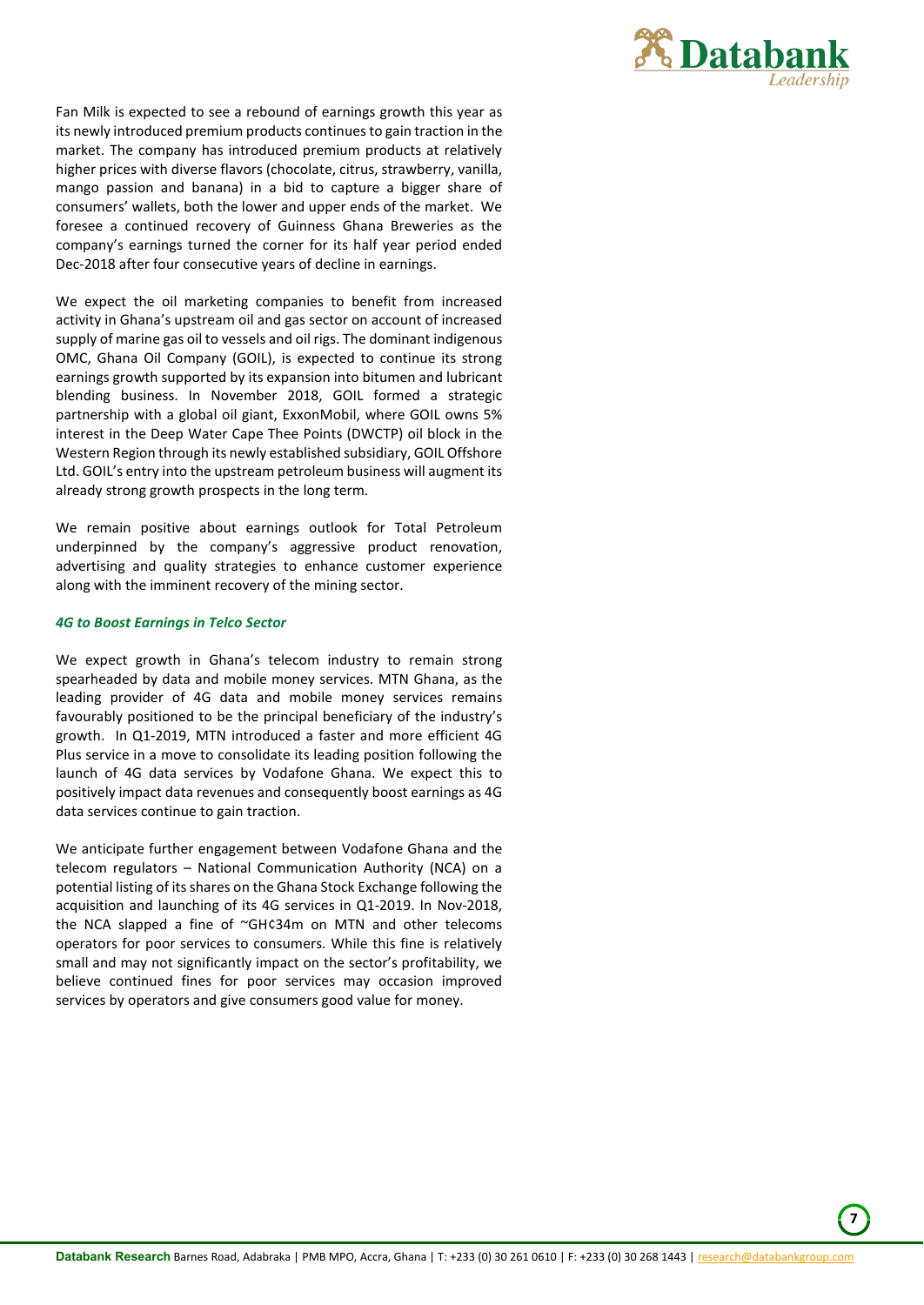

#### **RESEARCH CONTACTS**

Alex Boahen en<br>alex.com 0302-610610 Ext 1601

Afua Dankwa Mensa-Bonsu [afua.mensa-bonsu@databankgroup.com](mailto:afua.mensa-bonsu@databankgroup.com) 0302-610610 Ext 1602

Lawrencia Ama Asante bankgroup.com 0302-610610 Ext 1601

Jesse Opoku-Asiedu atabankgroup.com 0302-610610 Ext 1601

Michael Asafo-Boakye Jnr. atabankgroup.com 0302-610610 Ext 1604

Courage Kingsley Martey ikgroup.com 0302-610610 Ext 1605

Courage Kwesi Boti kgroup.com 0302-610610 Ext 1603

Gideon Amoaning-Kyei adatabankgroup.com 0302-610610 Ext 1601

Edem Nicholas Kporku group.com 0302-610610 Ext 1601

**SALES AND TRADING CONTACTS** Armah Akotey inkgroup.com 0302-610610 Ext 1700

**Equities** Ebow Gaisie ankgroup.com 0302-610610 Ext 1703

Sidney Koranteng databankgroup.com 0302-610610 Ext 1702

**Fixed Income**

Selorm Afudego abankgroup.com 0302-610610 Ext 1704

Prince Dagadu kgroup.com 0302-610610 Ext 1705

#### **PARTNER LOCATIONS**

(GTBank branches) Airport: 0577 702012 East Legon: 0577 702013 Lapaz: 0577 739461 Madina: 0577 739462 Osu: 0577 702014 Ashaiman: 0577 702015 Cape Coast: 0577 702016 Tamale: 0577 702017 Tarkwa: 0577 702010

#### **OFFICES**

**Head Office:** 61 Barnes Road Adabraka, PMB MPO, Accra, Ghana Tel : (+233 -302) 61 0610 Fax : +233 (0) 30 268 1443 Email: re

**Kumasi Office:**

House of Excellence- Adum PMB Central Post Office- Adum Kumasi Tel: (+233-3220) 81483, 80077 Email: ku

**Tema Office:** Meridian Plaza, Room 201 & 202, 2nd Floor, Community 1, Tem Tel: (+233- 303) 213240, 210050 Fax: (233-303) 203438 Email: te

**Takoradi Office:** SSNIT Office Complex, 1 Floor, Room 208 Tel: (+233- 3120) 23628,25465 Fax: (233-3120) 21653, 25075 Email: in

**Sunyani Office:** 3<sup>rd</sup> Floor - GCB building, Opposite the Ghana Post Office Tel: +233 (0)576 001533, (0)577 704516. **Email**: su

**Ho Office:**  Opposite the Vodafone Regional Office, Tel: 0362 000071<br>E-mail: ho@datal **E-mail: [ho@databankgroup.com](mailto:ho@databankgroup.com)**

**Tamale Office:**  Third Floor, SSNIT Building Tel: 0577 802665/ 802666 **E-mail: info@databankgroup.com**

**Takoradi Office:** SSNIT Office Complex, 1st Floor, Room 208, Takoradi Tel: 03120 23628/ 25465 **E-mail**: **takoradi@databankgroup.com**

**Banjul Office:**

2nd Floor, Trust Bank Building, Westfield Junction, P.O Box 3189, Serrekunda, The Gambia Tel: (+220) 4378014, Fax: (+220) 4378016 Email: ga

**Monrovia Office:** One Urban Plaza, Tubman Boulevard Sinkor, Monrovia, Liberia